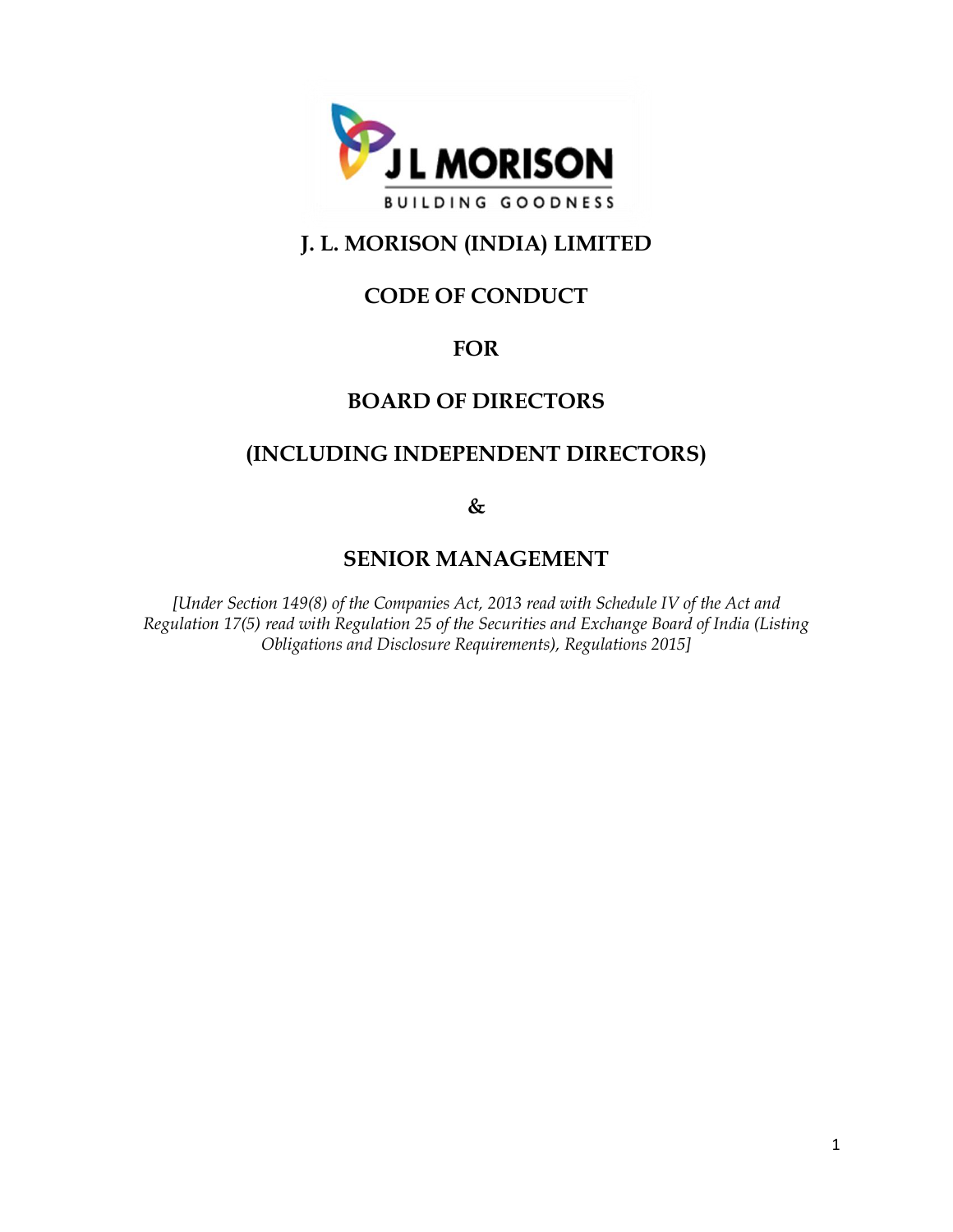#### **PREAMBLE:**

The Code of Conduct for Board of Directors (including independent directors) and Senior Management<sup>®</sup> is adopted by the Board of Directors of the Company to regulate appointment, duties and acts of the directors and senior management of the Company.

The Code is a guide to professional conduct for Board of Directors (including independent directors) and senior management of the Company. Adherence to these standards by the Board members and senior management and fulfillment of their responsibilities in professional and faithful manner will promote confidence of the investment community, particularly the minority shareholders, regulators and other stakeholders in the institution of the Board of Directors.

Besides this Code of Conduct, all business policies of the Company shall apply to the Board of Directors (including independent directors) and senior management of the Company.

@"Senior Management" shall mean officers/personnel of the Company who are members of the company's core management team excluding board of directors and normally this shall comprise all members of management one level below the executive directors, including the functional heads and "chief executive officer/managing director/whole time director/manager (including chief executive officer/manager, in case they are not part of the board) and shall specifically include company secretary and chief financial officer.

### **I. Guidelines for professional conduct:**

The Board of Directors and Senior Management shall:

- (1) uphold ethical standards of integrity and probity;
- (2) act objectively and constructively while exercising their duties;
- (3) exercise their responsibilities in a *bona fide* manner in the interest of the Company;
- (4) devote sufficient time and attention to their professional obligations for informed and balanced decision making;
- (5) not allow any extraneous considerations that will vitiate their exercise of objective independent judgment in the paramount interest of the Company as a whole, while concurring in or dissenting from the collective judgment of the Board in its decision making;
- (6) not abuse their position to the detriment of the Company or its shareholders or for the purpose of gaining direct or indirect personal advantage or advantage for any associated person;
- (7) In case Independent Directors, refrain from any action that would lead to loss of their independence;
- (8) where circumstances arise which make a director lose his independence, the concerned director must immediately inform the Board accordingly;
- (9) assist the Company in implementing the best corporate governance practices.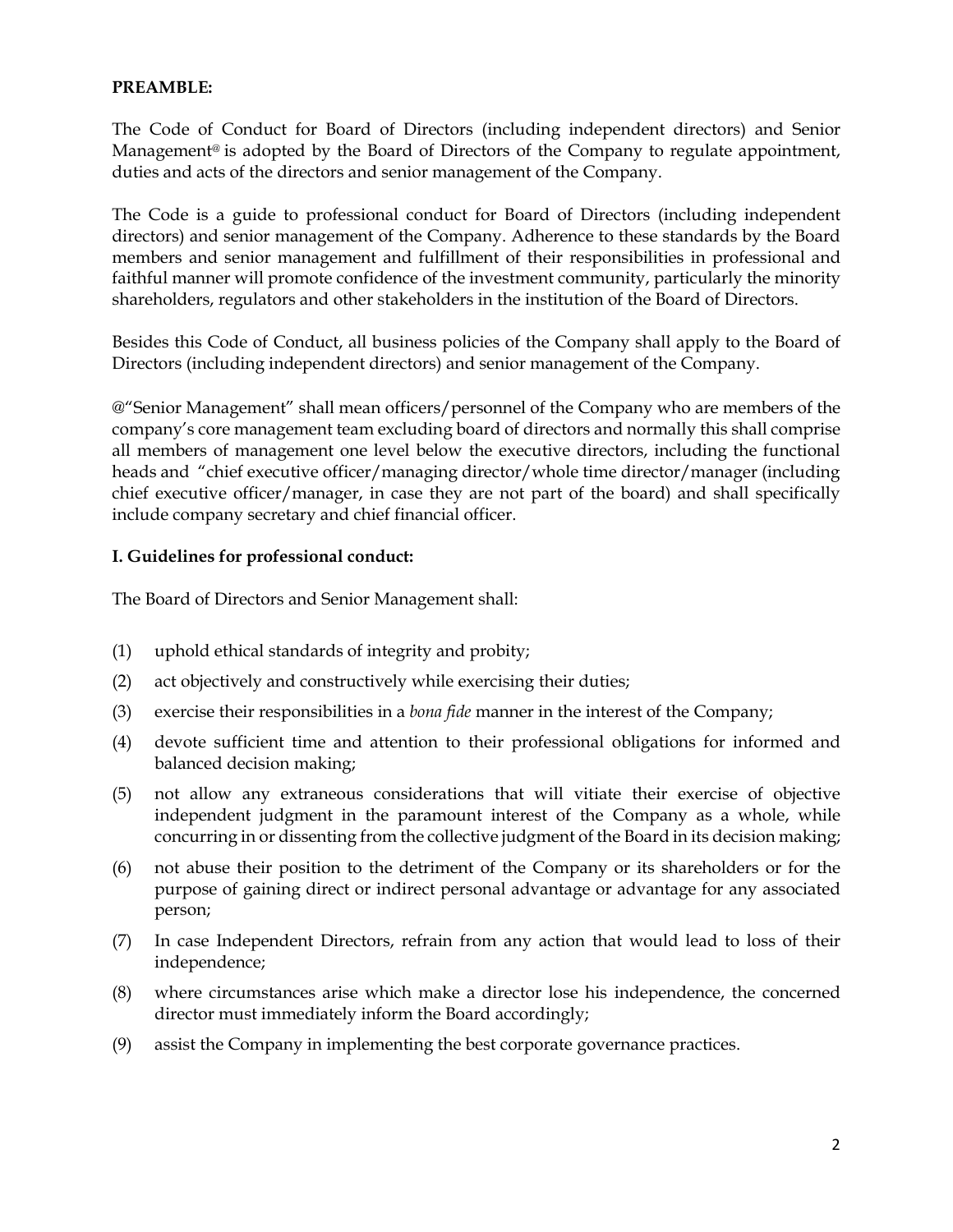## **II. Role and functions:**

The Board of Directors and Senior Management shall:

- (1) help in bringing an independent judgment to bear on the Board's deliberations especially on issues of strategy, performance, risk management, resources, key appointments and standards of conduct;
- (2) bring an objective view in the evaluation of the performance of the Board / Independent Directors and Management;
- (3) scrutinise the performance of the Board / Independent Directors and Management in meeting upon the agreed goals and objectives and monitor the reporting of performance;
- (4) satisfy themselves on the integrity of financial information and that financial controls and the systems of risk management are robust and defensible;
- (5) safeguard the interests of all stakeholders, particularly the minority shareholders;
- (6) balance the conflicting interest of the stakeholders;
- (7) determine appropriate levels of remuneration of executive directors, independent directors, key managerial personnel and senior management and have a prime role in appointing and where necessary recommend removal of executive directors, key managerial personnel and senior management;
- (8) moderate and arbitrate in the interest of the Company as a whole, in situations of conflict between the Board / management and shareholders' interest.

## **III. Duties:**

The Board of Directors and Senior Management shall—

- (1) undertake appropriate induction and regularly update and refresh their skills, knowledge and familiarity with the Company;
- (2) seek appropriate clarification or amplification of information and, where necessary, take and follow appropriate professional advice and opinion of outside experts at the expense of the Company;
- (3) strive to attend all meetings of the Board of Directors / Independent directors and of the Board committees of which they are member;
- (4) participate constructively and actively in all meetings of the Board of Directors / Independent directors and the committees of the Board in which they are chairperson or member;
- (5) strive to attend the general meetings of the Company;
- (6) where they have concerns about the running of the Company or a proposed action, ensure that these are addressed by the Board / Independent Directors and Senior Management to the extent that they are not resolved, insist that their concerns are recorded in the minutes of the meetings;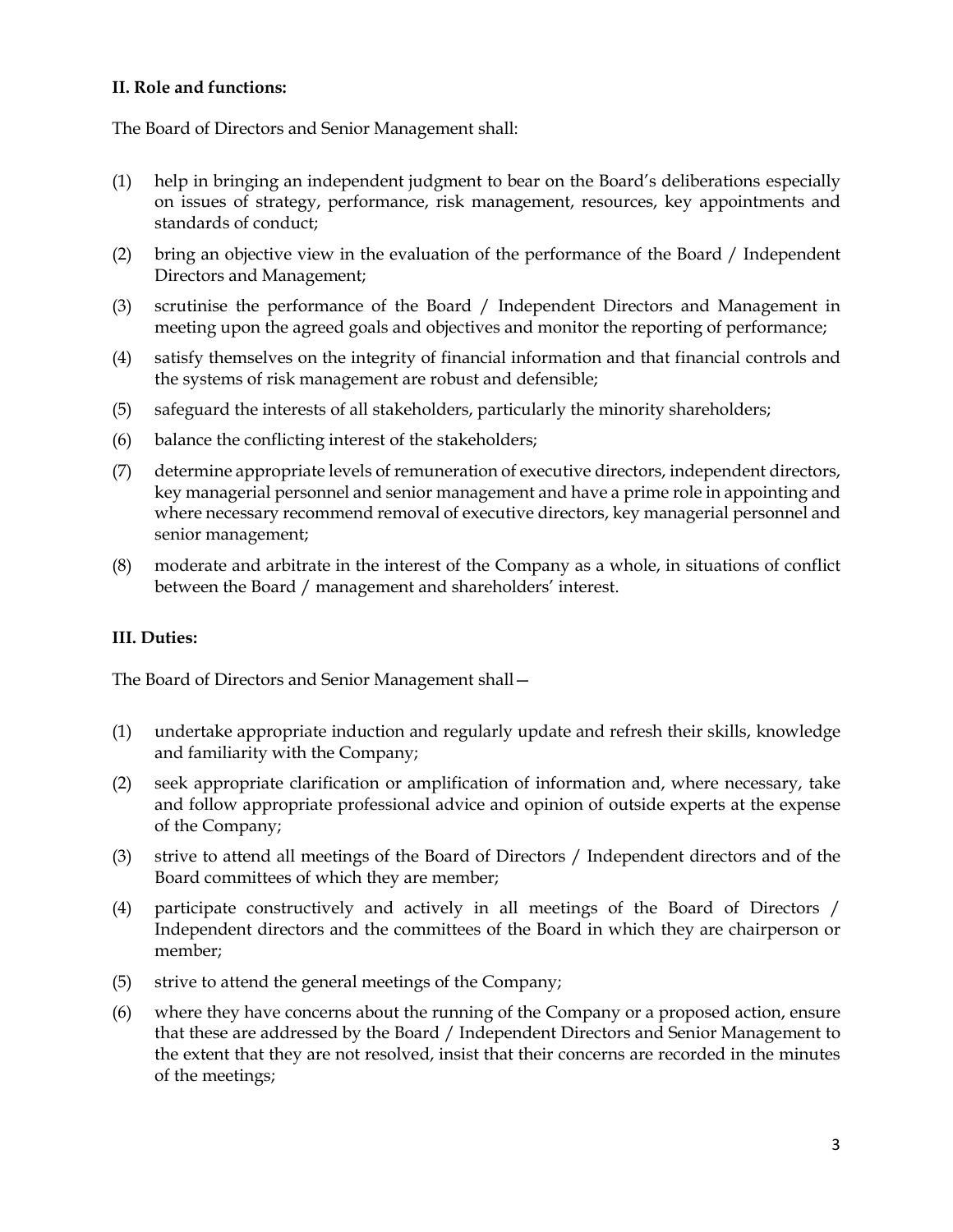- (7) keep themselves well informed about the Company and the external environment in which it operates;
- (8) not to unfairly obstruct the functioning of an otherwise properly conducted Board / independent directors or committees of the Board meetings;
- (9) pay sufficient attention and ensure that adequate deliberations are held before approving related party transactions and assure themselves that the same are in the interest of the Company and stakeholders at large;
- (10) ascertain and ensure that the Company has an adequate and functional vigil mechanism and to ensure that the interests of a person who uses such mechanism are not prejudicially affected on account of such use;
- (11) report concerns about unethical behavior, actual or suspected fraud or violation of the Company's code of conduct or ethics policy;
- (12) acting within their authority, assist in protecting the legitimate interests of the Company, stakeholders and its employees;
- (13) not disclose confidential information, including commercial secrets, technologies, advertising and sales promotion plans, unpublished price sensitive information, unless such disclosure is expressly approved by the Board or required by law.

### **IV. Manner of appointment of Independent directors:**

- (1) Appointment process of independent directors shall be independent of the Company management; while selecting independent directors, the Board shall ensure that there is appropriate balance of skills, experience and knowledge in the Board so as to enable the Board to discharge its functions and duties effectively.
- (2) The appointment of an independent director shall be subject to the approval of the shareholders of the Company by way of passing special resolution.
- (3) The explanatory statement attached to the notice of the general meeting for approving the appointment of independent director shall include a statement that in the opinion of the Board, the independent director proposed to be appointed fulfills the conditions specified in the Act and the rules made thereunder and that the proposed director is independent of the management.
- (4) In case of appointment of an independent director, the Nomination & Remuneration Committee of the Company shall evaluate the balance of skills, knowledge and experience on the Board and on the basis of such evaluation, prepare a description of the role and capabilities required of an independent director. The person recommended to the Board for appointment as an independent director shall have the capabilities identified in such description. For the purpose of identifying suitable candidates, the Committee may:
	- a) use the services of an external agencies, if required;
	- b) consider candidates from a wide range of backgrounds, having due regard to diversity; and;
	- c) consider the time commitments of the candidates.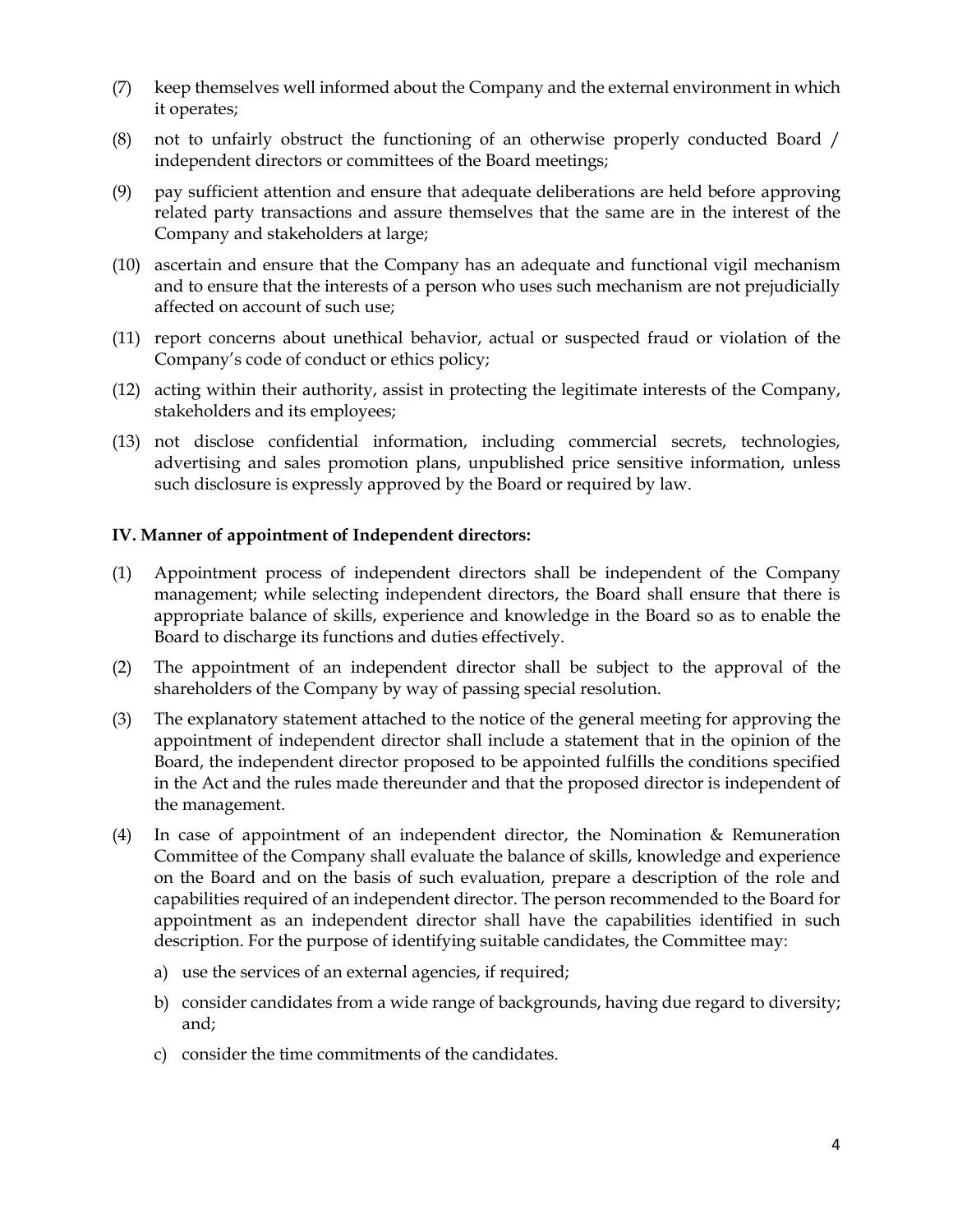- (5) The appointment of independent directors shall be formalized through a letter of appointment, which shall set out:
	- (a) the terms of appointment;
	- (b) the expectation of the Board from the appointed director; the Board-level committee(s) in which the director is expected to serve and his/her tasks;
	- (c) the fiduciary duties that come with such an appointment along with accompanying liabilities;
	- (d) provision for Directors and Officers (D and O) insurance, if any;
	- (e) the Code of Business Ethics that the Company expects its directors and employees to follow;
	- (f) the list of actions that a director should not do while functioning as such in the Company; and
	- (g) the remuneration, mentioning periodic fees, reimbursement of expenses for participation in the Boards and other meetings and profit related commission, if any.
- (6) The terms and conditions of appointment of independent directors shall be open for inspection at the registered office of the Company by any member during normal business hours.
- (7) The terms and conditions of appointment of independent directors shall also be posted on the Company's website.

#### **V. Re-appointment of Independent directors:**

The re-appointment of Independent Directors shall be on the basis of report of performance evaluation and shall be made by the shareholders of the Company by passing special resolution.

#### **VI. Resignation or removal of Independent directors:**

- (1) The resignation or removal of an independent director shall be in the same manner as is provided in Sections 168 and 169 of the Act.
- (2) Removal of an independent director shall be subject to the approval of shareholders of the Company by passing special resolution.
- (3) An independent director who resigns or is removed from the Board of the Company shall be replaced by a new independent director at the earliest but not later than three months from the date of such vacancy.

Provided that where the Company fulfills the requirement of independent directors in its Board even without filling the vacancy created by such resignation or removal, as the case may be, the requirement of replacement by a new independent director shall not apply.

(4) In case of resignation of an Independent Director, he/she shall not be appointed as an Executive / Whole Time Director on the Board of the Company, on the Board of holding, subsidiary or associate company of the Company or on the Board of a company belonging to promoter group of the Company, unless a period of one year has elapsed from the date of resignation as an Independent Director.